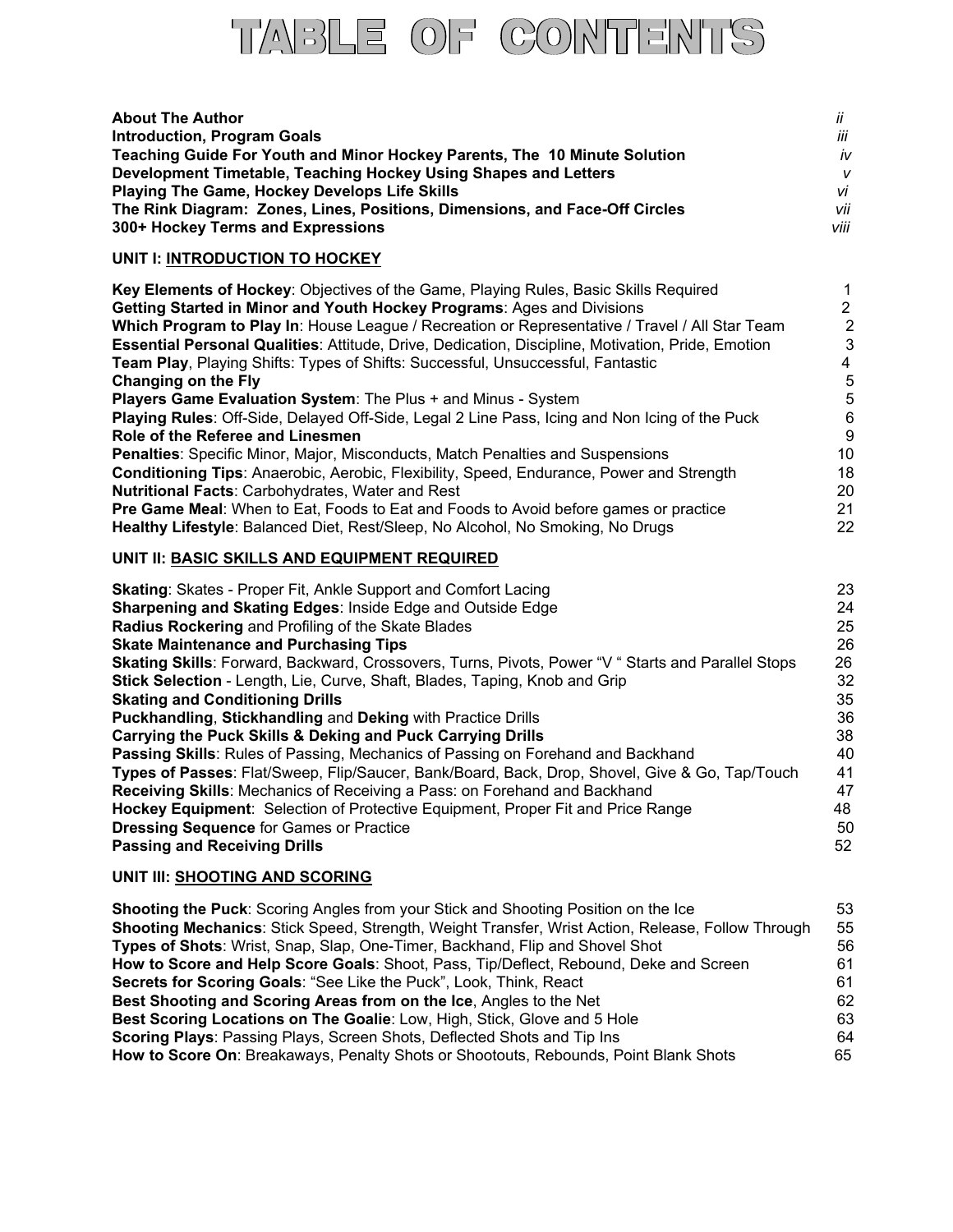| Wrap Around Shot & Deking the Goaltender                                                            | 68 |
|-----------------------------------------------------------------------------------------------------|----|
| Qualities of a Goalscorer: Quickness, Positioning, Anticipation, Concentration, Variety, Good Hands | 69 |
| <b>Practice Drills for Shooting and Scoring</b>                                                     |    |

# **UNIT IV: POSITIONAL PLAY**

| Forwards Role: On Offence, On Defence and their Positions: Center, Left Wing and Right Wing | 73. |
|---------------------------------------------------------------------------------------------|-----|
| Specific Skills of Forwards: Centre, Right Wing and Left Wing, Composition of Lines         | 74  |
| <b>Zones and Lanes, On Ice Balance for Forwards</b>                                         | 77  |
| Interchangeable Positions of Forwards - Examples of "Criss-Crossing "                       | 78  |
| Role of Defencemen: On Defence, On Offence, Specific Skills of Defencemen                   | 79  |
| <b>Preventing Goals, Defensive Pairings, Rushing and Defensive Defencemen</b>               | 80  |
| Playing Situations for Defencemen: 1 on 1, 2 on 1, 3 on 1, 2 on 2, 3 on 2 and 1 on 2        | 82  |
| Net Coverage and Corner Work by Defencemen                                                  | 86  |
| Interchangeable Positions for Defencemen - "X-Changing or Switching Positions" When and How | 87  |
| <b>7 Essential Skills for Defencemen</b>                                                    | 89  |
| Practice Drills: 1 on 1, 2 on 1, 3 on 1, 3 on 2, 2 on 2, Net Coverage and Corner Work       | 90  |

#### **UNIT V: OFFENSIVE PLAY**

| Introduction to Offensive Play: Scoring Goals                                                          | 91  |
|--------------------------------------------------------------------------------------------------------|-----|
| Theories of Offensive Hockey:" Dump and Chase" and "Puck Control"                                      | 91  |
| Defensive Zone Puck Possession and Players Clearing/Breakout Play Positioning                          | 92  |
| <b>Clearing-Breakout Plays, Defencemen's 6 Clearing Play Options</b>                                   | 93  |
| Types of Clearing Plays: Fastbreak and Controlled Breakout                                             | 95  |
| Neutral Zone Play: Carry Puck, Dump puck in, Pass puck in                                              | 97  |
| Offensive Zone Strategy Try to create a 2 on 1 situation                                               | 97  |
| The Offensive " X" Theory and "X" Generated Scoring Plays Inside the Blue Line                         | 98  |
| Offensive Scoring Plays: Using - Back Pass, Drop Pass, Pass Off, Bank Shot, Shoot Ins                  | 98  |
| <b>Offensive 2 on 1 Plays: Using - Give and Go, Drop Pass, Back Pass, 2 on 2 and, 3 on 2 Plays</b>     | 103 |
| <b>Protecting the Puck with your body, and Getting Puck from Defensive Zone into Offensive Zone</b>    | 105 |
| <b>Offensive Zone Face-Offs: Positioning, Tips and Options, Reaction to Winning or Losing the Draw</b> | 106 |
| Players Role On Offence: Forwards, Defencemen and Goaltenders                                          | 107 |
| <b>Basic Offensive Rules:</b> for Forwards and Defencemen                                              | 109 |
| Playing Offensive or Defensive Hockey and your Transition Game/Time                                    | 110 |
| <b>Communication Skills</b>                                                                            | 111 |
| <b>Fastbreak and Controlled Breakout: Clearing Play Drills</b>                                         | 112 |
|                                                                                                        |     |

# **UNIT VI: DEFENSIVE PLAY**

| <b>Introduction to Defensive Play: Preventing Goals</b>                                                   | 113 |
|-----------------------------------------------------------------------------------------------------------|-----|
| Types of Checking, Purpose of Checking: To Create a turnover and Regain Possession of the Puck            | 114 |
| Stick Checking Skills: Stick Lift, Hook Check, Poke Check, Sweep Check, Diving Poke/Sweep Check 115       |     |
| Body Checking Skills: Hip Check, Shoulder Check, Checking Along the Boards                                | 118 |
| Checking Players: In Front Of Your Net and Slot Area                                                      | 120 |
| <b>Never Check an Opponent from Behind</b>                                                                | 121 |
| Safely Taking a Body-Check: How to Protect Yourself by Rolling or Rotating your body                      | 121 |
| <b>Purpose of Forechecking, Skills Required to Forecheck, Role of 1st and 2<sup>nd</sup> Forecheckers</b> | 123 |
| Forechecking Systems: 2-1-2 the" In Your Face System," or the "Puck Pursuit System"                       | 125 |
| <b>Neutral Zone Trap: 1-2-2 the "Clog Up the Middle System "</b>                                          | 126 |
| <b>Purpose of Backchecking:</b> To Prevent Goals, Stop odd man rushes, Skills Required to Back-check      | 128 |
| Backchecking Systems: 2 -2 -1 and 2 -1-2 System                                                           | 129 |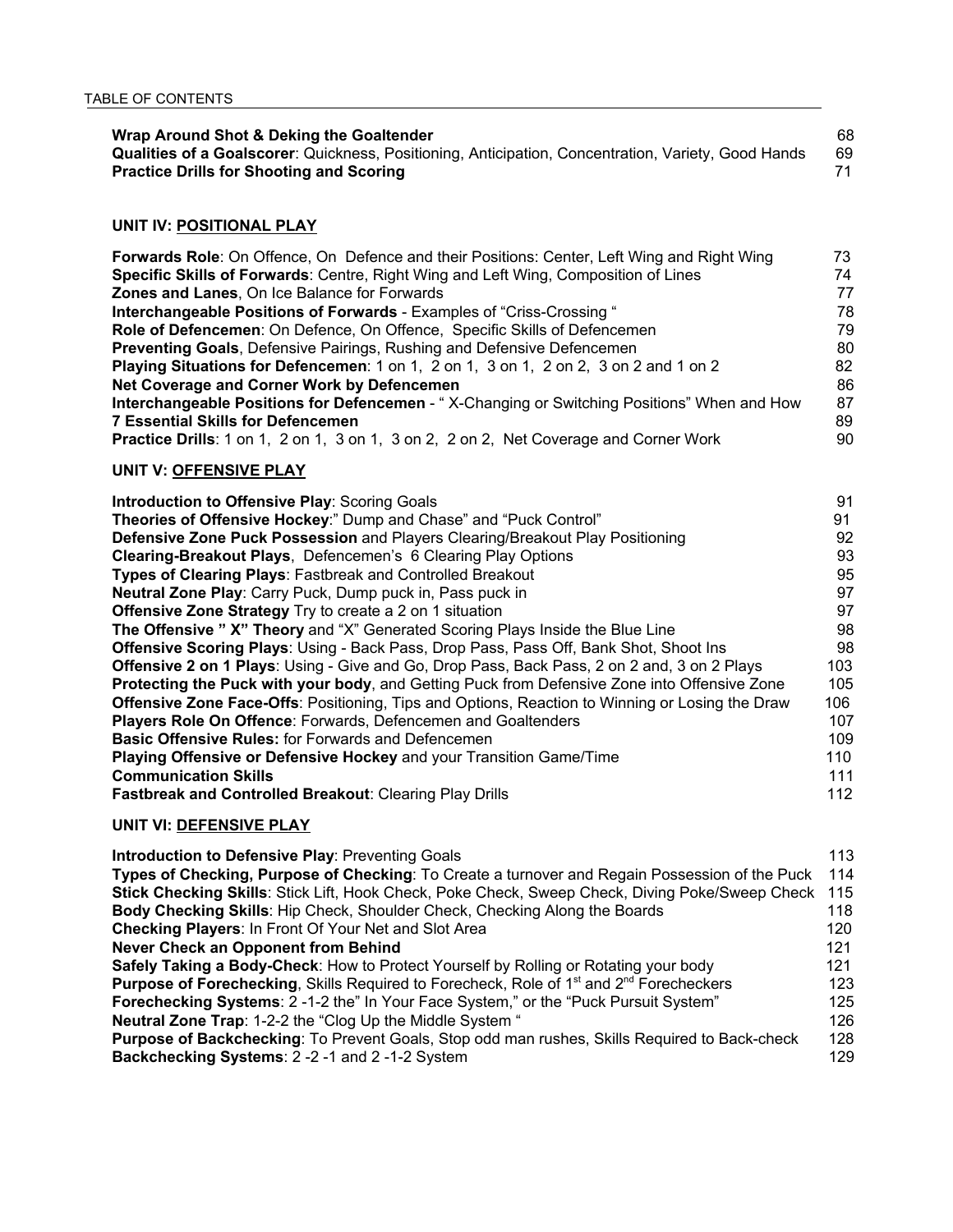| Defencemens Blue Line Decisions: To Step Out or To Back In                                                                                                                                                                                                                                                                                                                                                                                                                                                                                                                                                                                                                                                                                                                                                                                                                                                                                                                                                                                                      | 131                                                                                     |
|-----------------------------------------------------------------------------------------------------------------------------------------------------------------------------------------------------------------------------------------------------------------------------------------------------------------------------------------------------------------------------------------------------------------------------------------------------------------------------------------------------------------------------------------------------------------------------------------------------------------------------------------------------------------------------------------------------------------------------------------------------------------------------------------------------------------------------------------------------------------------------------------------------------------------------------------------------------------------------------------------------------------------------------------------------------------|-----------------------------------------------------------------------------------------|
| Protecting a Lead: How to protect a 1 goal lead late in the game                                                                                                                                                                                                                                                                                                                                                                                                                                                                                                                                                                                                                                                                                                                                                                                                                                                                                                                                                                                                | 131                                                                                     |
| Backchecking Forwards Responsibilities Inside your own Blue Line                                                                                                                                                                                                                                                                                                                                                                                                                                                                                                                                                                                                                                                                                                                                                                                                                                                                                                                                                                                                | 132                                                                                     |
| Defensive" X" Formation                                                                                                                                                                                                                                                                                                                                                                                                                                                                                                                                                                                                                                                                                                                                                                                                                                                                                                                                                                                                                                         | 132                                                                                     |
| Defencemen's Defensive Responsibilities Inside your Blue Line                                                                                                                                                                                                                                                                                                                                                                                                                                                                                                                                                                                                                                                                                                                                                                                                                                                                                                                                                                                                   | 133                                                                                     |
| <b>Communication among Defensive Players</b>                                                                                                                                                                                                                                                                                                                                                                                                                                                                                                                                                                                                                                                                                                                                                                                                                                                                                                                                                                                                                    | 133                                                                                     |
| <b>Defensive Zone Face-Off: Positioning, Tips and Options, Reaction to Winning or Losing the Draw</b>                                                                                                                                                                                                                                                                                                                                                                                                                                                                                                                                                                                                                                                                                                                                                                                                                                                                                                                                                           | 134                                                                                     |
| <b>Forechecking Drills</b>                                                                                                                                                                                                                                                                                                                                                                                                                                                                                                                                                                                                                                                                                                                                                                                                                                                                                                                                                                                                                                      | 136                                                                                     |
| UNIT VII: GOALTENDING<br>Role of the Goaltender, Goaltending Equipment Required: Sizing and Fit, Price Range<br>Goalie Skates, Sharpening, Rockering, Maintenance of Skates, Maintaining Goal Crease<br><b>Specific Penalties to Goaltenders</b><br>Physical Qualities : Hand and Eye Co-ordination, Quickness, Size - Mental Qualities: Courage, etc.<br><b>Goaltending Stances: Stand Up, The Crouch, The Butterfly</b><br>Keys to Good Goaltending: Stay Up, Watch the Puck, Position, Catch, Control Rebounds, Talk to D<br>Where Most Goals are Scored: 5 Specific Locations and 65% are scored Below the Goalie's Knees<br>Specific Goaltending Skills: 2 Legged Slides, Moving Side to Side, Full Split, Half Split saves<br><b>Playing the Angles, Positioning and Re-Positioning after any Rebound</b><br>Staying Up and Square to Shooter and the Puck<br><b>Controlling Rebounds and Freezing the Puck</b><br>Playing Breakaways, Shootouts & Penalty Shots<br>Shooter coming out of Corner Shots, Screen Shots, Stopping puck behind net, Pass outs | 137<br>138<br>142<br>143<br>145<br>146<br>147<br>148<br>150<br>150<br>151<br>152<br>152 |
| <b>Practice Drills for Goalies and Proper Pre-Game Warm-Up</b>                                                                                                                                                                                                                                                                                                                                                                                                                                                                                                                                                                                                                                                                                                                                                                                                                                                                                                                                                                                                  | 154                                                                                     |
| <b>Basic Goaltending Principles</b>                                                                                                                                                                                                                                                                                                                                                                                                                                                                                                                                                                                                                                                                                                                                                                                                                                                                                                                                                                                                                             | 155                                                                                     |

#### **UNIT VIII: SPECIAL TEAMS**

| Objective of The Power Play, (PP) How This Is Achieved and Power Play Strategies with Diagrams | 157 |
|------------------------------------------------------------------------------------------------|-----|
| Positioning on the Power Play and Power Play Make Up                                           | 159 |
| 2-Man Advantage                                                                                | 160 |
| Objective of Penalty Killing, (PK) How This Is Achieved                                        | 161 |
| <b>Penalty Killing Systems</b>                                                                 | 161 |
| Passive Penalty Killing with Diagrams, Aggressive Penalty Killing with Diagrams                | 162 |
| <b>Defensive Flexible Box, Diamond Formation - Responsibilities and Movement</b>               | 163 |
| <b>Playing 2-Men Short</b>                                                                     | 164 |
| Defensive Flexible Triangles: Sliding and Rotating Triangle - Responsibilities and Movement    | 165 |

### **UNIT IX: WHAT PARENTS, COACHES and PLAYERS NEED to KNOW about MINOR/YOUTH HOCKEY**

| Minor and Youth Hockey Divisions, Categories and Ages                                  | 167 |
|----------------------------------------------------------------------------------------|-----|
| Minor Hockey Age Determine Date, Hockey Development Timetable                          | 168 |
| Stiff Competition is Essential for Development and Improvement                         | 168 |
| Preparing for a Rep or Travel Teams Training/Tryout Camp                               | 169 |
| Making Good Tryout/Training Camp Impressions and Qualities Coaches are Looking For     | 169 |
| The Selection Process: Who gets Picked and Why                                         | 170 |
| Signing a Player Card and Team Registration Form, what it means, how long does it last | 170 |
| <b>Player Affiliation</b> with a Higher Team: what it means                            | 170 |
| Number of Affiliated Games you are Allowed to Play With One Higher Division Team       | 171 |
| <b>Obtaining a Players Release and/or One Year Transfers</b>                           | 171 |
| <b>Practices</b> and Why they are so Important                                         | 172 |
| Regular Season Games and Playoff Hockey: why it is Different                           | 173 |
| House League Playoffs and Representative/Travel Team Playoffs                          | 174 |